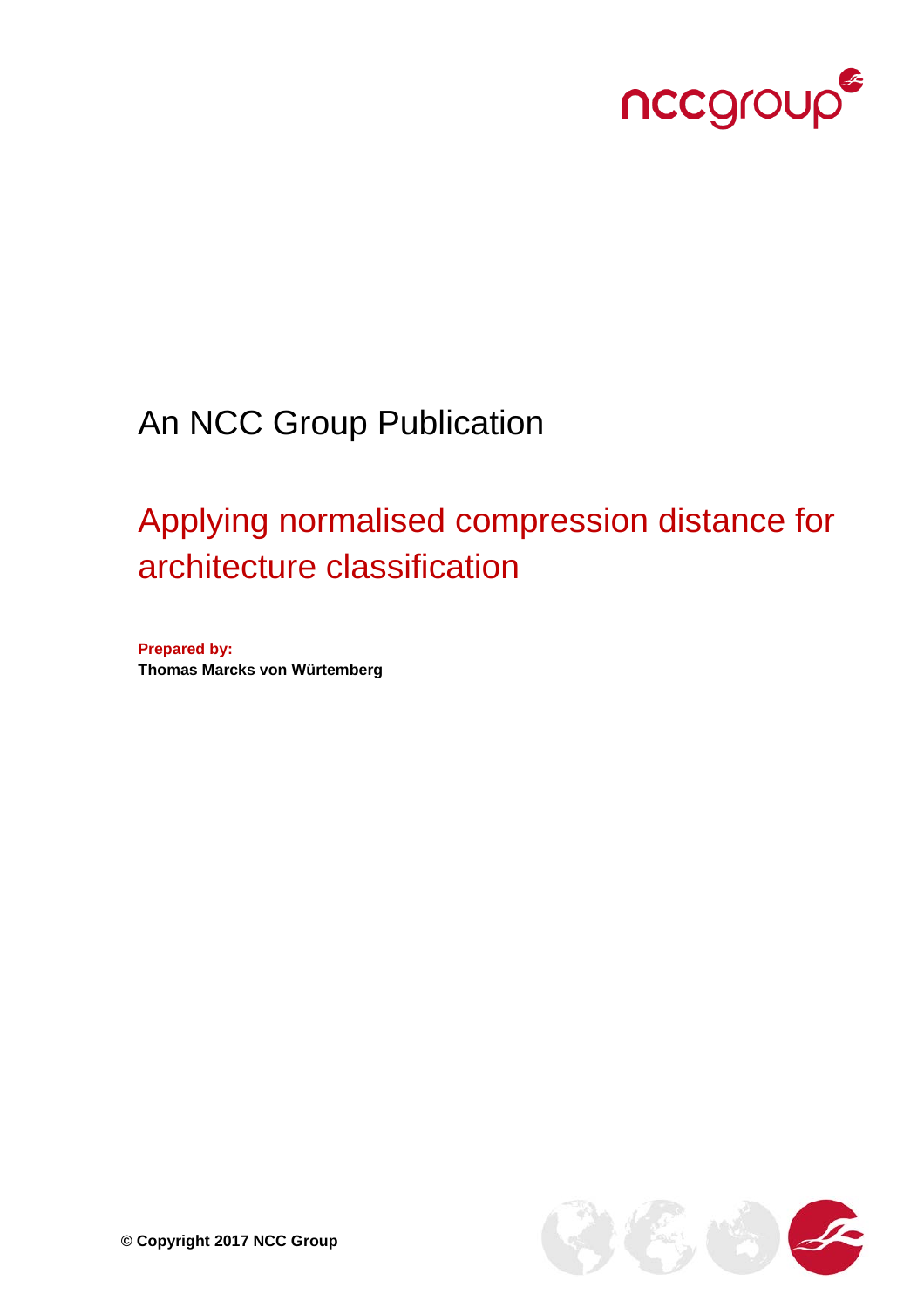

#### **Contents**

| 8.1 |  |  |
|-----|--|--|
|     |  |  |

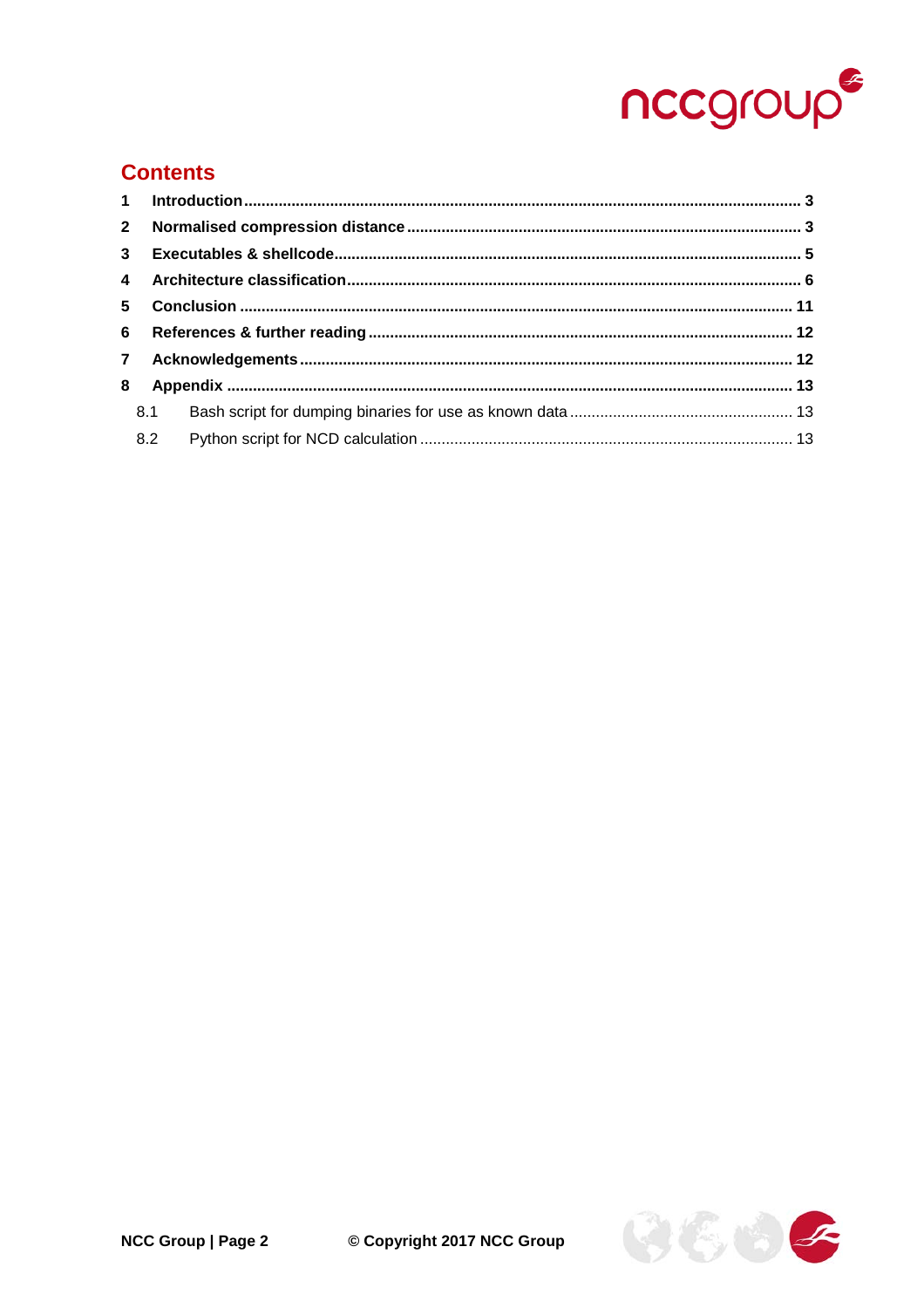

#### <span id="page-2-0"></span>**1 Introduction**

When working with malware research and black box penetration testing, it is not always clear what data you are working on. It may be that code has been obfuscated through a variety of techniques or perhaps the platform architecture is unknown to the analyst.

In order to disassemble binaries properly, one needs to know the architecture that the binary has been compiled for. This can be hard to know if there are no headers or other identifying strings to go on.

In this whitepaper, we present a technique to classify binaries and shellcode with statistical analysis using normalised compression distance.

The concept of normalised compression distance<sup>[1](#page-2-2)</sup> was introduced in 2005 by R. Cilibrasi and P.M.B. Vitanyi. It is based on the concept of written text comparison. The author showed that it was possible to compare information distance via compression and compare computer objects to each other, for instance two computer-generated images.

Normalised compression distance has been shown<sup>[2](#page-2-3)</sup> to be useful for classifying unknown data in the field of forensics and malware. This paper will show that it is also possible to use normalised compression distance to discern architecture classification of computer binaries.

#### <span id="page-2-1"></span>**2 Normalised compression distance**

The basis of normalised compression distance (NCD) is to compare the length of two compressed objects to give an indication of how similar the objects are. The formula for this is:

$$
NCDz = \frac{Z(xy) - min\{Z(x), Z(y)\}}{max\{Z(x), Z(y)\}}
$$

The formula shows that if we take the length of the compressed concatenation of the string X and the string Y and subtract the length of the shortest compressed strings then divide that by the longest compressed length, it will give us the NCD value. The smaller the value, the more alike the two objects are.

The theory works on the principle that similar information objects compress similarly. This is also true regardless of their visual representation - the underlying information is still the same. Take the following example of the text *lorem ipsum* with the spaces removed:

-

<span id="page-2-2"></span><sup>1</sup> <http://ieeexplore.ieee.org/document/1412045/?tp=&arnumber=1412045>

<span id="page-2-3"></span><sup>2</sup> [https://www.dfrws.org/sites/default/files/session-files/paper-](https://www.dfrws.org/sites/default/files/session-files/paper-the_normalised_compression_distance_as_a_file_fragment_classifier.pdf)

the normalised compression distance as a file fragment classifier.pdf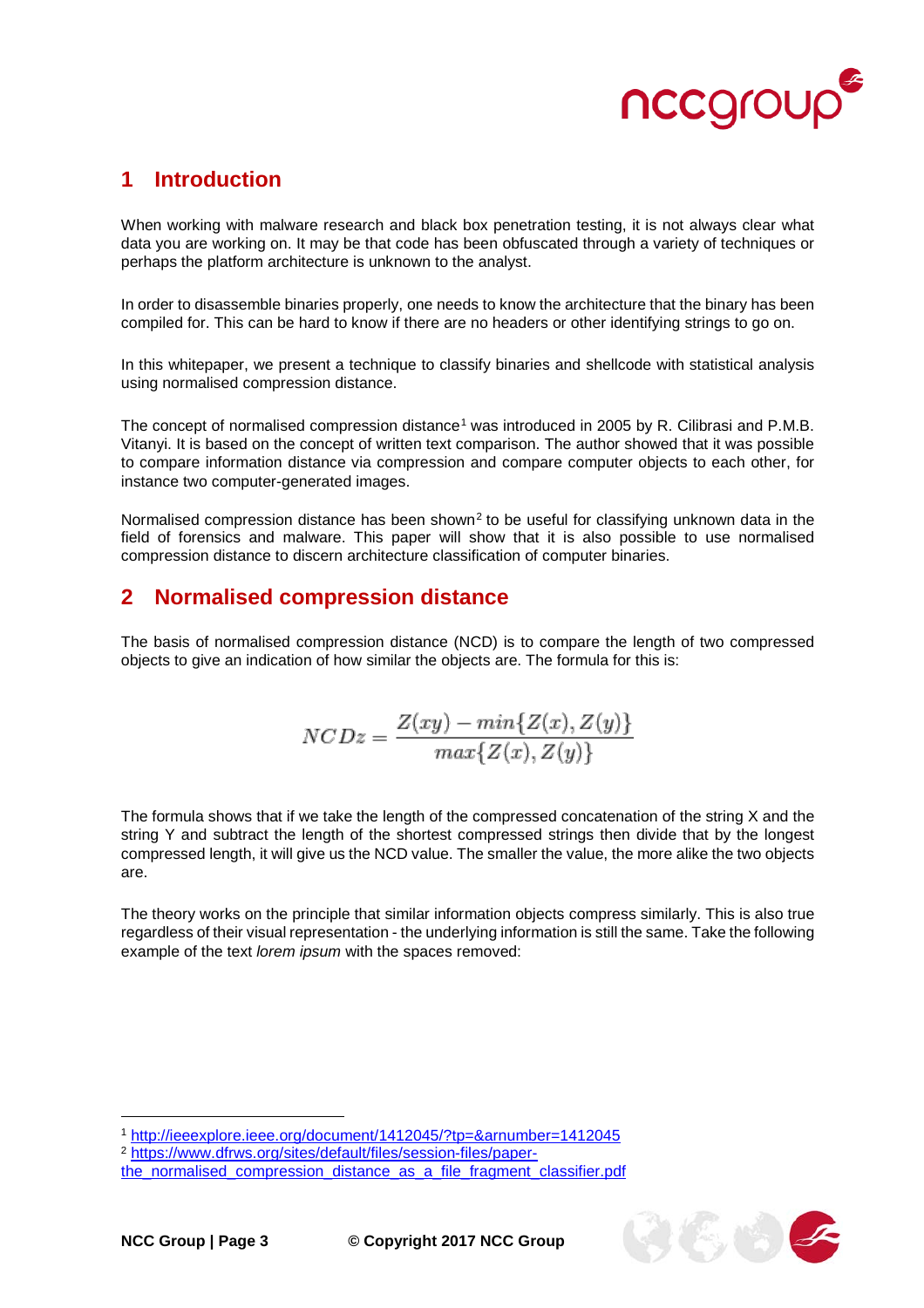

*Loremipsumdolorsitamet,consecteturadipiscingelit.Maurisvenenatistellusutanteult ricesvolutpat.Pellentesquevelaliqueturna.Inrisusquam,finibusquiseuismodet,susci pitutneque.Fusceeteuismodurna.Vivamusinpuruseusembibendumblanditsitameta cerat.Utornareegetenimarhoncus.Maecenasauctoraliquetleo,utmalesuadaurnaau ctornon.Utrutrumpulvinarmagna,vitaedapibusvelitbibendumnec.Praesentvelfelisfi nibusantebibendumsagittis.Ininterdumtortoratdignissimvestibulum.Nunctortoreni m,placerateuvolutpateu,egestasnontortor.Aeneanacodioegetdolorvehiculavehicul asedvelneque.Indictumturpisidloremvenenatis,sedtinciduntleoegestas.Maurisidse mhendrerit,laoreetfelisfringilla,rhoncusest.Maecenaslaoreetportarisusneceleifend. Nullamacposuerediam.Pellentesqueullamcorperullamcorpertellus,eteuismodnisldi gnissimin.Quisquecursusinterdumjustoinimperdiet.Fuscemattisfermentumfelissita metsed.*

Here is the same text but obfuscated in ROT1[3](#page-3-0)<sup>3</sup>

*Yberzvcfhzqbybefvgnzrg,pbafrpgrghenqvcvfpvatryvg.Znhevfirarangvfgryyhfhgna grhygevprfibyhgcng.Cryyragrfdhrirynyvdhrghean.Vaevfhfdhnz,svavohfdhvfrhvfzb qrg,fhfpvcvghgardhr.Shfprrgrhvfzbqhean.Ivinzhfvachehfrhfrzovoraqhzoynaqvgfvg nzrgnpreng.Hgbeanerrtrgravzneubaphf.Znrpranfnhpgbenyvdhrgyrb,hgznyrfhnqnh eannhpgbeaba.Hgehgehzchyivanezntan,ivgnrqncvohfiryvgovoraqhzarp.Cenrfragi rysryvfsvavohfnagrovoraqhzfntvggvf.Vavagreqhzgbegbengqvtavffvzirfgvohyhz.A hapgbegberavz,cynprengrhibyhgcngrh,rtrfgnfabagbegbe.Nrarnanpbqvbrtrgqbybe iruvphyniruvphynfrqiryardhr.Vaqvpghzghecvfvqyberzirarangvf,frqgvapvqhagyrbrtr fgnf.Znhevfvqfrzuraqerevg,ynberrgsryvfsevatvyyn,eubaphfrfg.Znrpranfynberrgcb egnevfhfarpryrvsraq.Ahyynznpcbfhrerqvnz.Cryyragrfdhrhyynzpbecrehyynzpbecre gryyhf,rgrhvfzbqavfyqvtavffvzva.Dhvfdhrphefhfvagreqhzwhfgbvavzcreqvrg.Shfprz nggvfsrezraghzsryvffvgnzrgfrq.*

The information contained in these two examples is the same. If we calculate the normalised compression distance on them, we get the following output with a normalised compression distance (NCD) of 0.8028. In this example, lzma compression implemented in python 2.7 (see appendix [8.2\)](#page-12-2) was used.

> *Lorem Ipsum vs Lorem Ipsum ROT13 Length of compressed concatenation: 1020 Length of compressed x: 564 Length of compressed y: 568 NCD = 0.802816901408*

As a comparison, consider the following random data generated via /dev/urandom:

j



<span id="page-3-0"></span><sup>3</sup> <https://en.wikipedia.org/wiki/ROT13>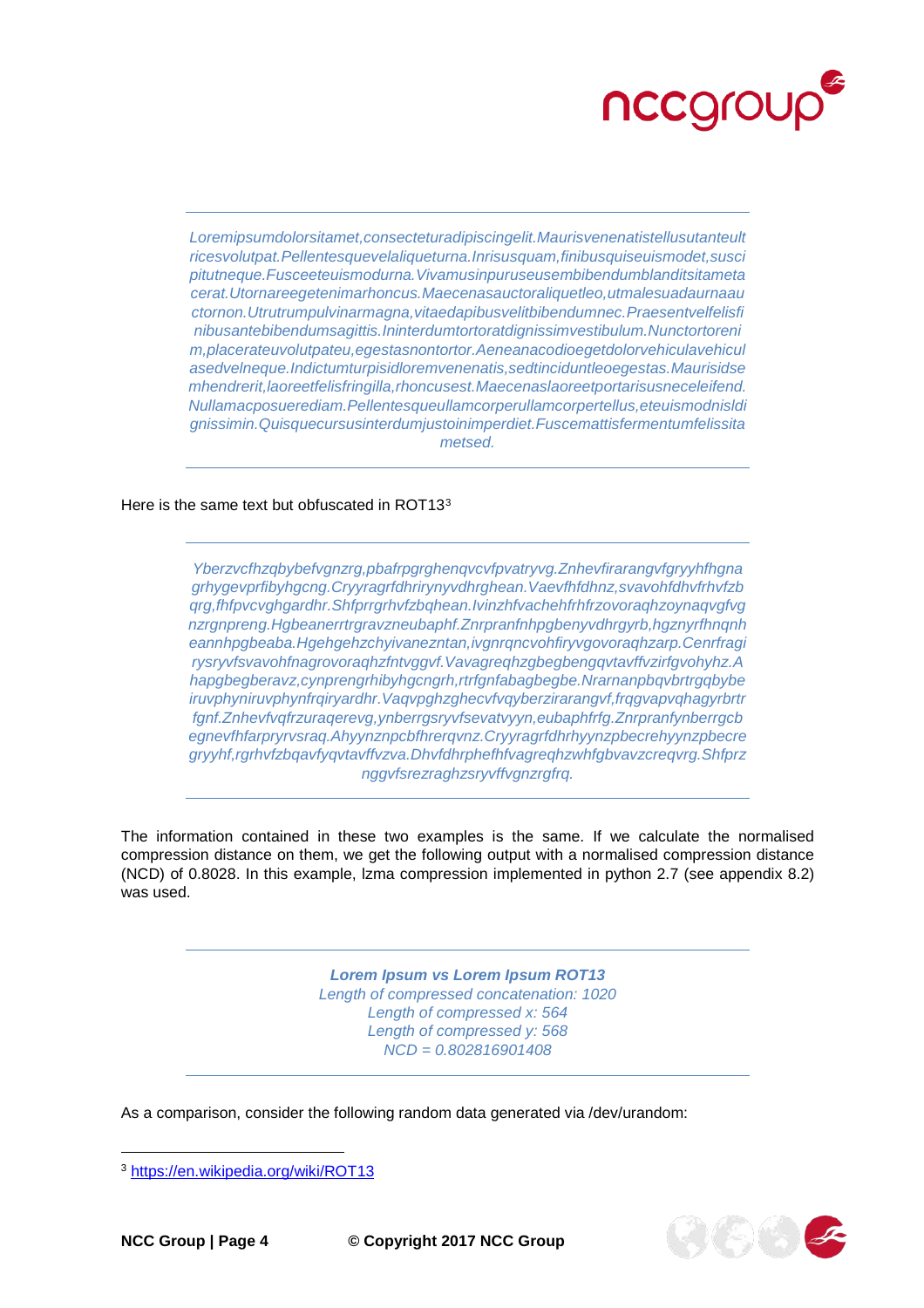

lizsDFCXSSmuRTjzNDBnciMwwkYEhupFBAjTImpgrKMhZuHwdhZbVZYHARDK jJMMDDOvBYMOaFVXSXOHCrnDMsZbATBJruFeREYTdDnVdTYgQSzqVpnsR qUsfDuArcQLYmRNBkGonPqfOsRiiPRyHqmNGIIeAZJyVpomsTIFecnZEzTDmf VVrOPnquxgBNZJvlmavReOpLFMPYYcGRbOsqWmFJejRCUbgHsNntxHqopIG FPhJwsGISnIDxINpbZjSDjCkqESgnDCaCTvaNNkQbvYkOvFxIyCIXZNYFaiEtTz PMQXGRQUGLMtFIKxLWEdEijFKWNwfRIvgrNhwagjVoTylTmTYNsqqGZRdptH JvgwHmeAkQxaeMeHrermQGcHOfbzqzNXmNwXeyysCHIjLQuhsIURYHgEyKkf StdsBIAVwabwTjjLHPZVzrKHDrQYhraAfciZgdMoJOgqMiWPKqYPNGvjpqNmkrr uEFBxIgtbjjfVGmjUVmmfrriUIVyxuNqvrBCwlKsvMVMIUOAFJNlagEdBaVKaFWi DeyyOrLaISMAgHetcOjfpOgqHuGpLfLtpetFYRvNaWjzBvPFuhWwBNUYwdHQP kymzMtsxOkgeHWeGEZaDvmOoozkXyQGPZmfqIgFYpMpyjIvcEIDvPIQSWNpR xwwxCwBgrqZKDExsymXXoETwChKZVeHzyYqECUIhfWdDFHJqCvAbOQzkzX silXbJmPgPQpNnEBRoGZQoVEeERmQnODThEwzSqESKYcluAZkQRXOLvJg QoKqiwMIFWKnylQdGfzdWSAYZbvLEMVYXDBxFUSafKjpkNWobTtaTkRKnOS vcvBJNbyXsQlZwMlifhTpJxxyeTKJHyhExUeyudEdpKxrBalcqLUtiqvPtbEshRTB WBopNipxljqZdECyEbaqFJHDsiRYjafmjTqNxpVCQVWVBkQMQPjOaNAHEoGz agEgDycBeeHAiNUVjxaOZEVJZUwCGJZKwCggV

It is similar in length to the previous example but the information is very different, whereas, the information in the *lorem ipsum* example is well structured pseudo Latin. This example contains random letters with no structure. If we calculate the NCD of the lorem ipsum texts VS our random data, we will be able to see that the NCD value is greater.

> **Lorem Ipsum vs Random data** Length of compressed concatenation: 1332 Length of compressed x: 564 Length of compressed y: 848  $NCD = 0.905660377358$

In the example above, we used normal readable text but the same technique can also be applied to binaries. In the same way that our lorem ipsum ROT13 text was just another representation of the lorem ipsum text, two binaries of the same source code compiled for different architectures are also just different representations of the same underlying information.

#### <span id="page-4-0"></span>3 **Executables & shellcode**

Both executable files and shellcode are a representation of machine code instructions, called "opcodes", which are used by the CPU to decode what instructions to run. All executable files, regardless of format (such as ELF in Linux or PE in Windows), contain these instructions. These opcodes are architecture-specific and will be different depending on which architecture the code has been compiled for. Binaries may contain other information but for the purpose of classification, the opcodes are the only information we need to extract. There are multiple ways of retrieving the opcodes from a binary but in Linux the easiest way to do this is to use the objdump tool. The objdump tool can be cross-compiled to get known data samples from other architectures which might otherwise need specialised hardware to run. For an example of a script used for dumping binaries for use as known data, see the appendix (8.1).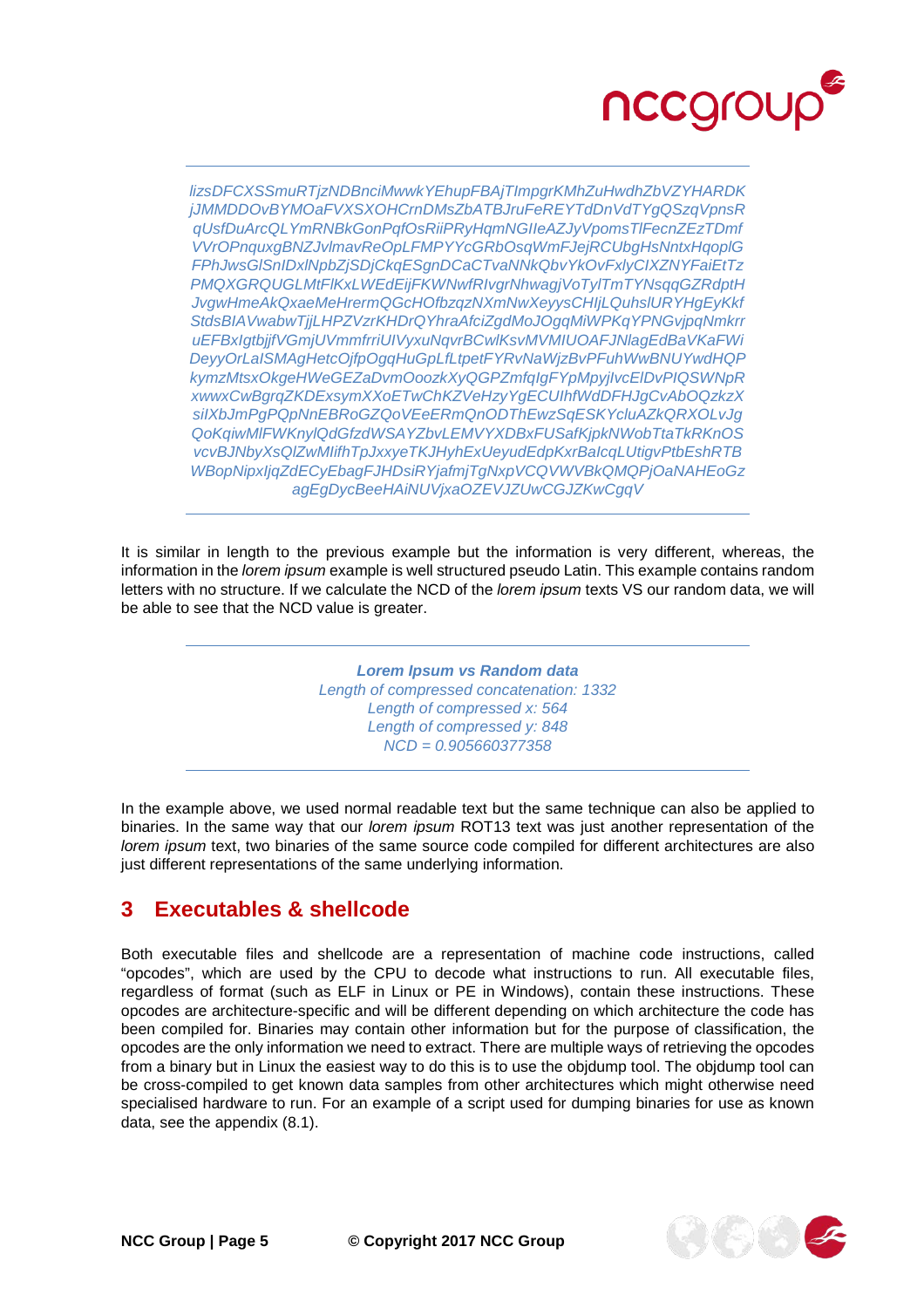

#### <span id="page-5-0"></span>**4 Architecture classification**

Let's look at the program putty and its portable 32 bit<sup>[4](#page-5-1)</sup> binary vs putty 64 bit<sup>[5](#page-5-2)</sup> portable binary example. They are the same program, packed in the same format (PE executable) but compiled with different opcodes for two different architectures. To see if we can tell the binaries apart, we can compare them to the known data that was previously retrieved using objdump.

In the *lorem ipsum* examples above, python was used but as the samples got larger, multiple runs were required (as will be shown later in this paper), therefore, a better solution was written in C. The amount of computation power required when running on multiple chunks is large and the zlib library in C is twice as fast as the zlib library in python.

This experiment generated the following results where we can see the putty32 bit binary (called Putty32.exe) and its corresponding NCD value with known data from the architectures listed:

|             | 1386     | 86x64    | Amiga    |
|-------------|----------|----------|----------|
| Putty32.exe | 1.002155 | 1.000481 | 1.001260 |
| Putty64.exe | 0.999094 | 1.000949 | 1.001356 |

We can see that the detection is not working and in most cases the classification will be wrong. This is due to the fact that the part of the executable file that is composed of opcodes is small compared to the other supporting sections that contain information on libraries, linking tables, strings and other data required by the code. Therefore, when using known data as in the example above, only small differences will show and the risk of false positive classification is too big for reliable detection of which architecture the code was compiled for.

In order to get around this problem, we can use the law of averages and arithmetic mean to take away the large spikes that are created from parts which are not opcodes. We can split the data into small chunks and then compare the average of the NCD values of all chunks within the sample under analysis against the NCD of known files for every part of the sample file. Using this technique of taking the average of the NCD, architecture specifics become much more apparent and we reduced the risk of false positives significantly as shown in the table below (rounded to 6 decimals):

|             | 1386     | 86x64    | Amiga    |
|-------------|----------|----------|----------|
| Putty32.exe | 1.012562 | 1.013297 | 1.044359 |
| Putty64.exe | 1.012363 | 1.009840 | 1.044535 |

j

<span id="page-5-1"></span><sup>4</sup> [https://the.earth.li/~sgtatham/putty/0.68/w32/putty.exe](https://the.earth.li/%7Esgtatham/putty/0.68/w32/putty.exe)

<span id="page-5-2"></span><sup>5</sup> [https://the.earth.li/~sgtatham/putty/0.68/w64/putty.exe](https://the.earth.li/%7Esgtatham/putty/0.68/w64/putty.exe)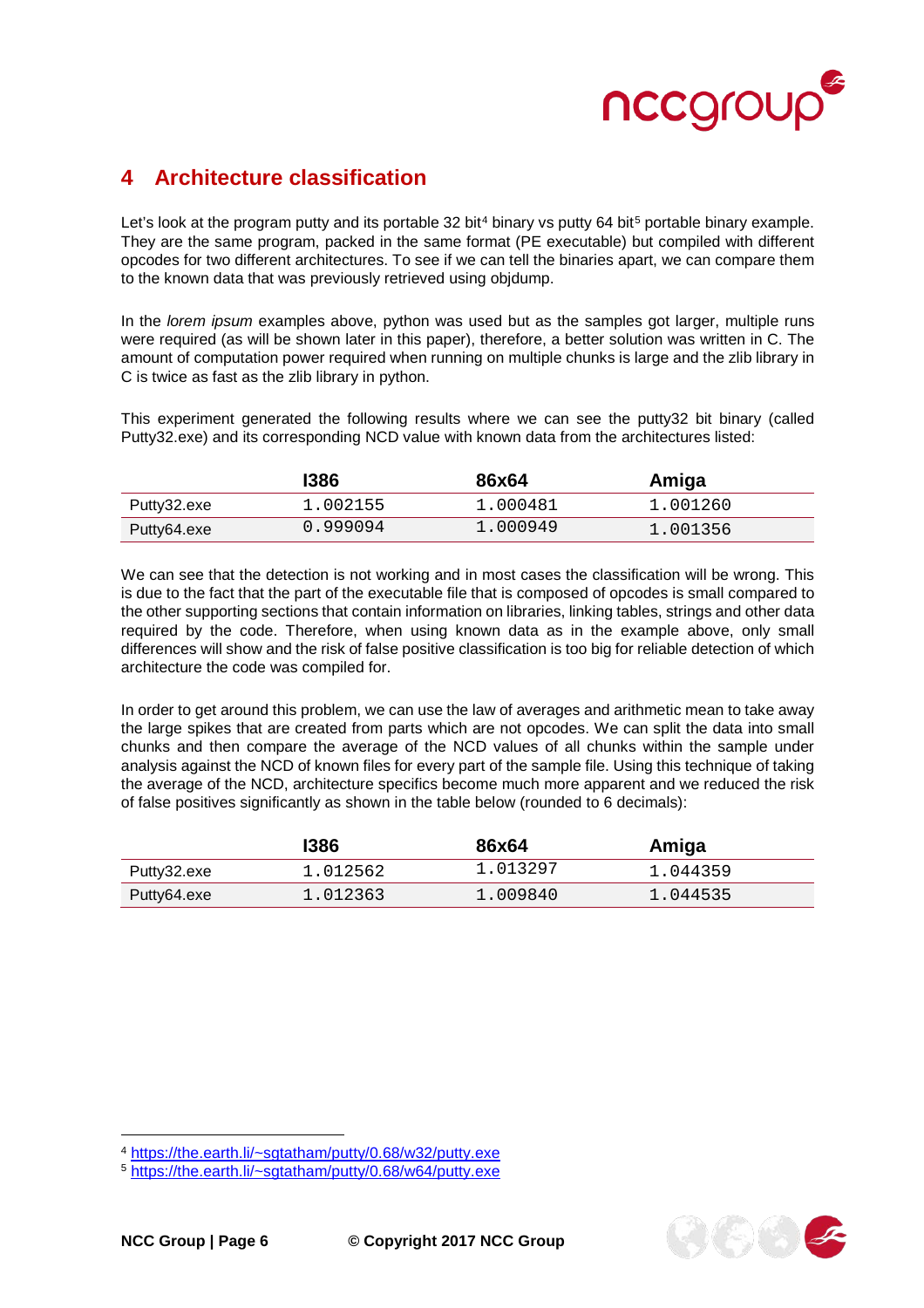

The chunk size matters as once small enough chunks are used, we see the false classification disappear. The graphs below are all made by comparing the putty32.exe binary against known data from 32bit and 64bit Intel architectures:



*Figure 1 - 32bit Intel exe compared to i386 and 86x64 (small chunks)*

The graph in Figure 1 clearly illustrates that using a chunk size of 10 gives an optimal result.

If we look at larger chunk sizes, we see that there are certain spots when it is possible that the detection is correct but it is much more unreliable.

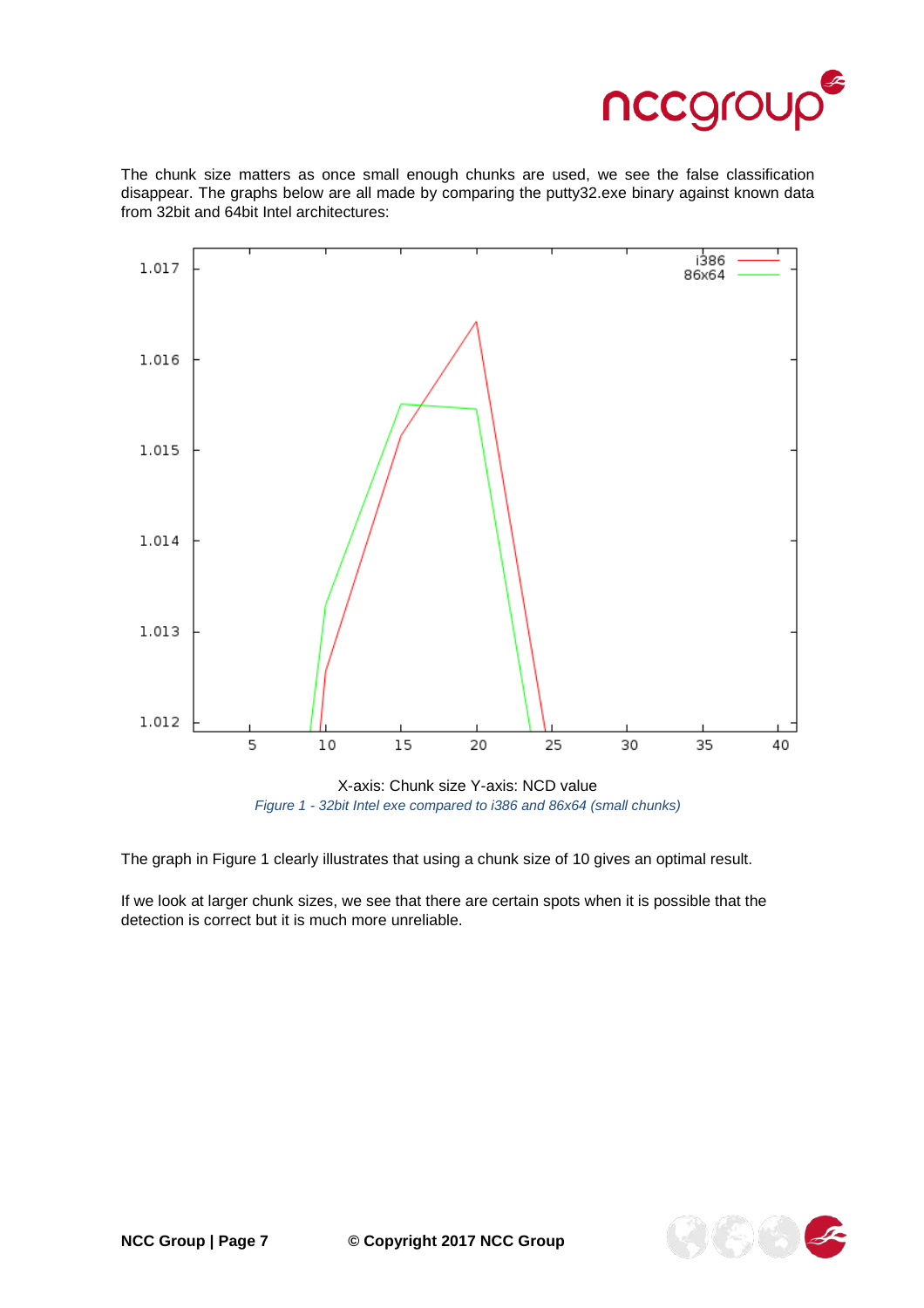



X-axis: Chunk size Y-axis: NCD value *Figure 2 - 32bit Intel exe compared to i386 and 86x64 (large chunks)*

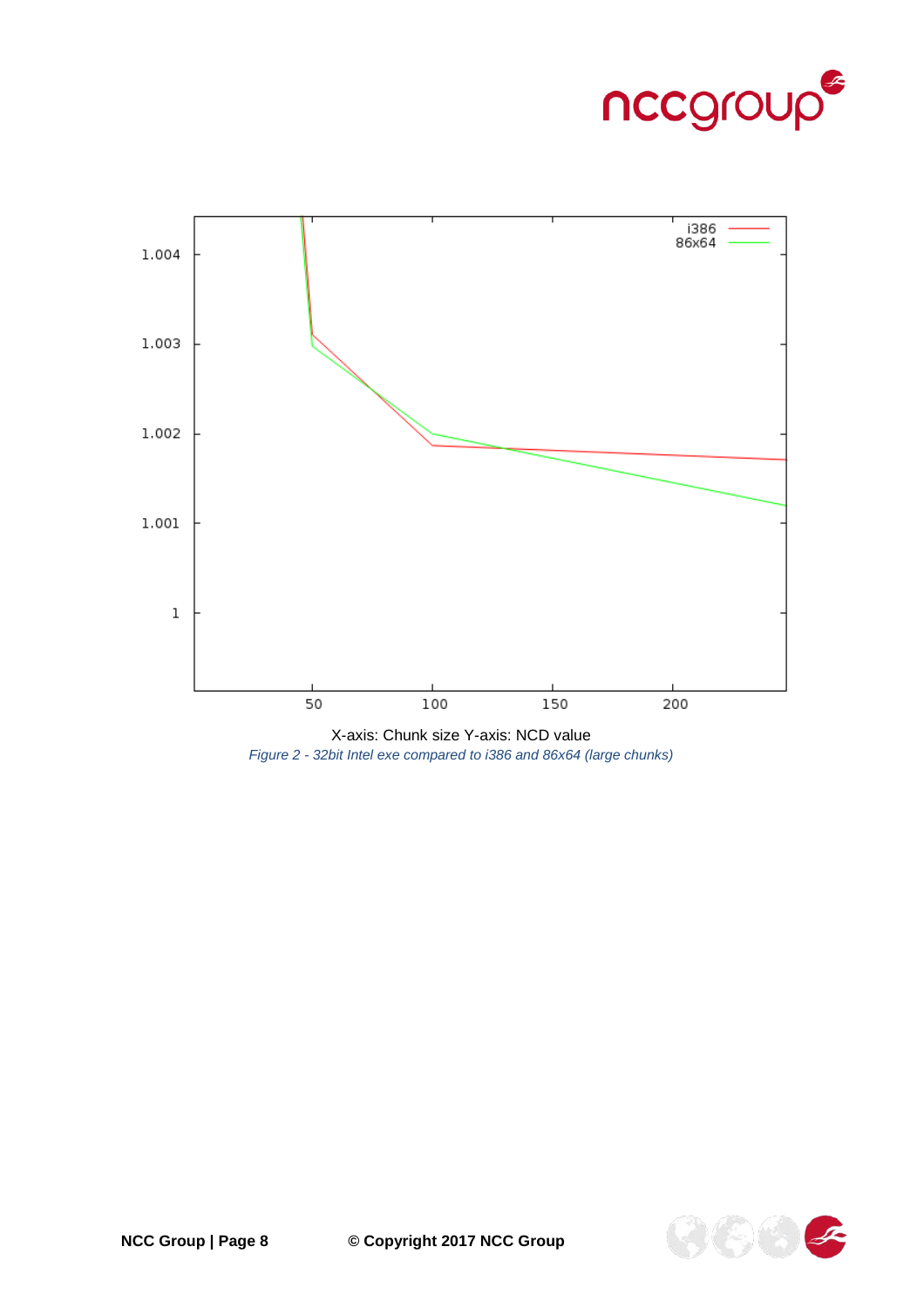

If we look at a 64bit SPARC version of the bash binary, we see that larger chunk sizes appear to be very sporadic and do not share the same patterns as the Intel binary which makes it impossible to pick a larger size for use across multiple architectures.



*Figure 3 - 32bit SPARC binary compared to 64bit SPARC binary (large chunks)*

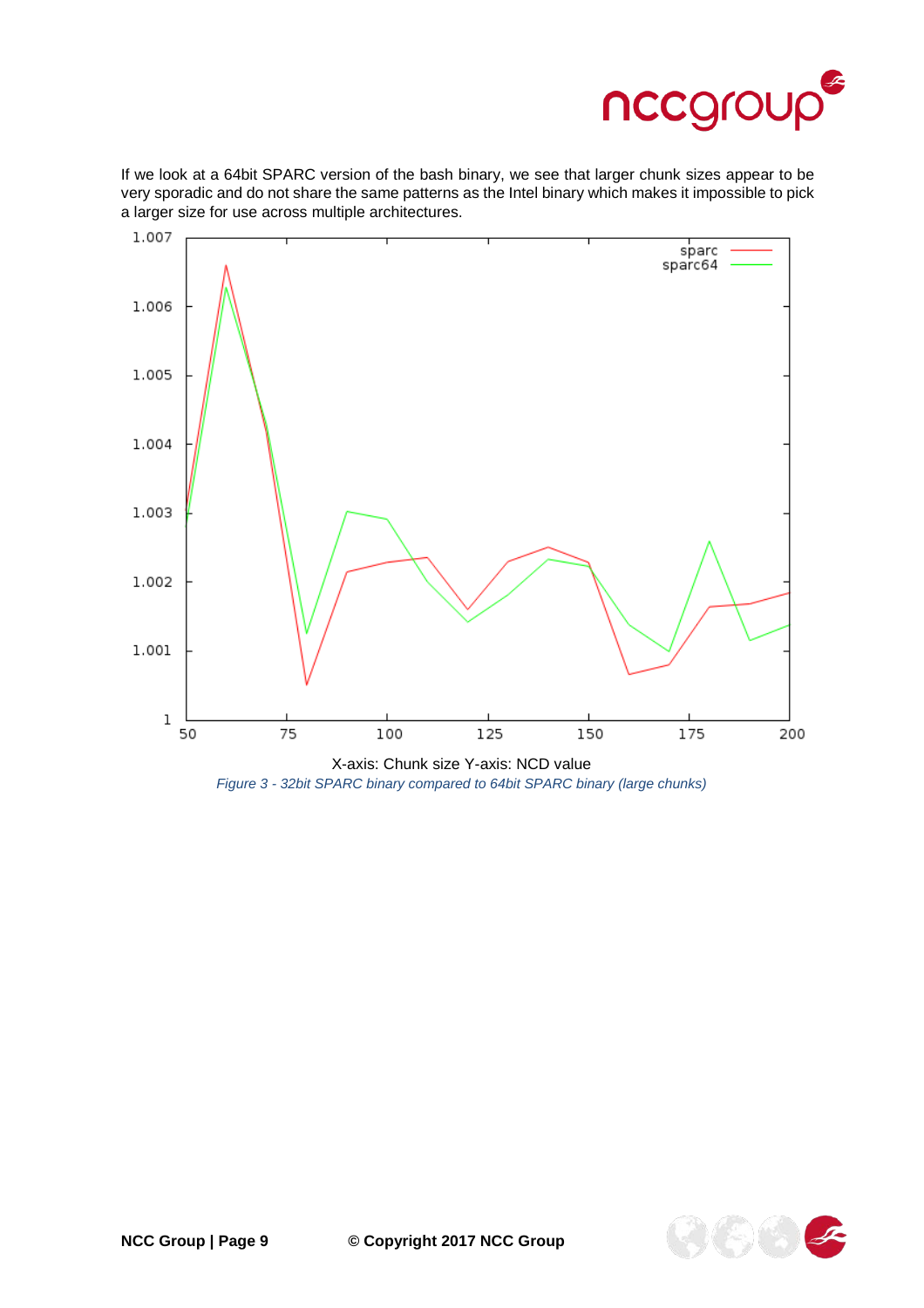

When plotting the smaller chunk size for the same 64bit bash binary, we see that the values stabilise and that 10 is a good chunk size to use.



Both the files in the above example are executable files and will, if tested by the "file" command in Linux show "putty32.exe: PE32 executable (GUI) Intel 80386, for MS Windows" and "putty64.exe: PE32+ executable (GUI) x86-64, for MS Windows" respectively. The detection using the "file" program is carried out on the file header. The file header contains information on how to interpret the file. However, if we remove the header by cutting away the first 100 bytes of the file, the output will simply be "data" and we have no chance of knowing what the file is by using programs like "file".

If we run our NCD analysis on these cut binaries then we can still accurately discern which architecture the binaries were compiled for, as shown in the table below (rounded to 6 decimals):

|                    | 1386     | 86x64    | Amiga    |
|--------------------|----------|----------|----------|
| Putty32-nohead.bin | 1.012514 | 1.013262 | 1.044315 |
| Putty64-nohead.bin | 1.013123 | 1.010526 | 1.044808 |

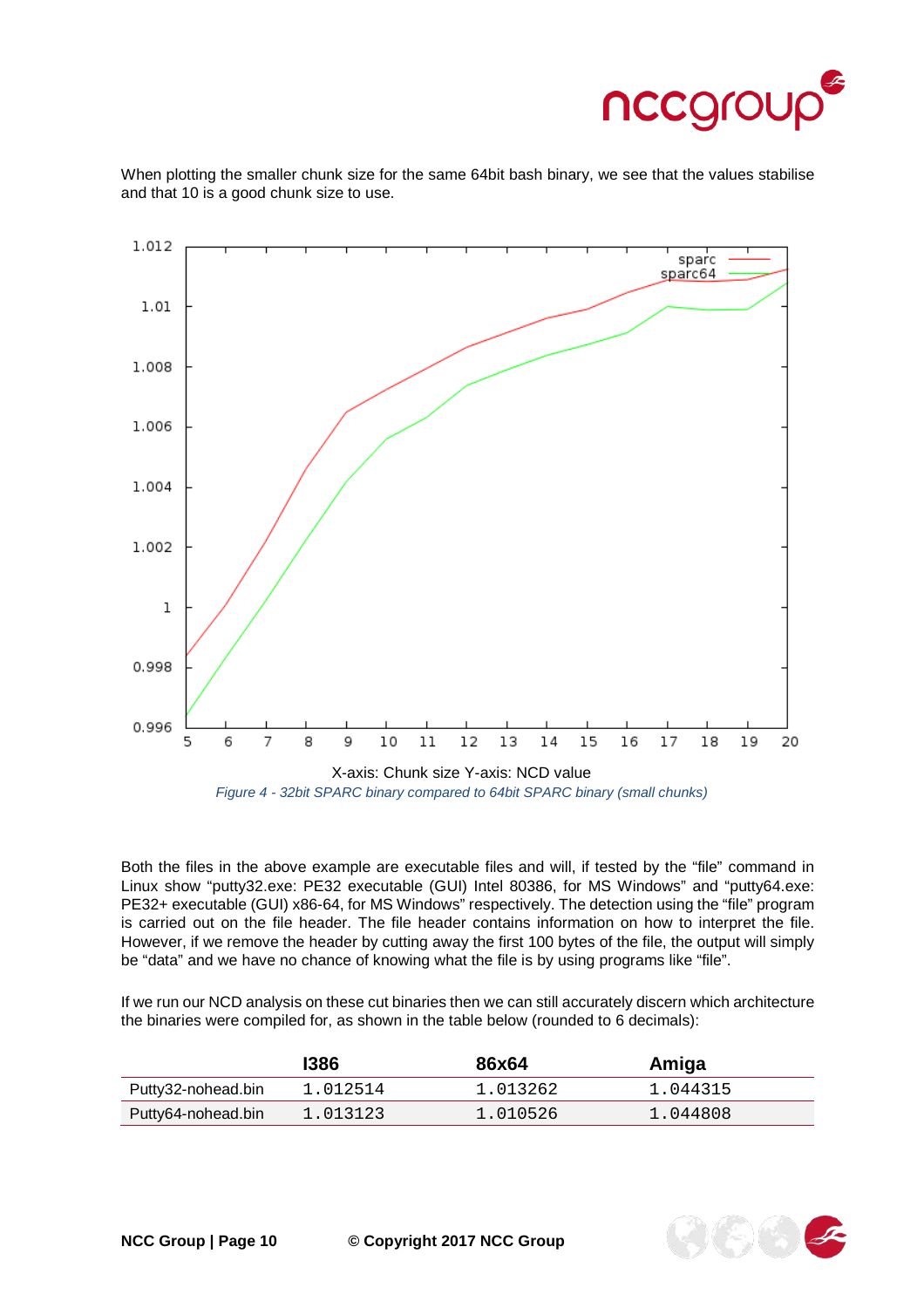

We have seen that we can identify the target architectures of Intel binaries, so let's expand the scope and look at a 32bit SPARC binary<sup>[6](#page-10-1)</sup> and other architectures. The result of which is the following table:

|              | <b>Bash-static-sparc32</b> |
|--------------|----------------------------|
| 1386         | 1.01748987854251012145     |
| x86x64       | 1.02056410256410256410     |
| Amiga        | 1.04659919028340080971     |
| <b>SPARC</b> | 1.00540512820512820512     |
| SPARC64      | 1.00590317642556448526     |
| <b>ARC</b>   | 1.04603379541542085711     |
| VAX          | 1.02682186234817813765     |

As we can see the smallest average NCD value was given when using the known data from the sparc32 bit platform. To show that this is also working for 64bit SPARC, we have another version of bash compiled for sparc64[7](#page-10-2), which gives the following output:

|              | <b>Bash-static-sparc64</b> |
|--------------|----------------------------|
| 1386         | 1.01707038681039949270     |
| x86x64       | 1.01986144578313253012     |
| Amiga        | 1.04466708941027266962     |
| <b>SPARC</b> | 1.00724819277108433734     |
| SPARC64      | 1.00559701492537313432     |
| <b>ARC</b>   | 1.04491676955170505342     |
| <b>VAX</b>   | 1.02575459733671528218     |

#### <span id="page-10-0"></span>**5 Conclusion**

As shown in this paper, normalised compression distance is a viable method for classifying which architecture certain code was compiled for and can even be used to detect the presence of opcodes.

Refined application of the techniques presented in this paper can be used to aide in malware detection and classification. More applications are possible even if they are not explored fully in this paper, for instance, applying these techniques to cryptography for detection of known plaintext in weak encryption ciphers.

An alternative would be to look at frequency distributions of instructions but that method has issues with some frequent opcodes having different meaning in different architectures. The method of using normalised compression distance is therefore better to use.

To be able to fully take advantage of this method the known data must be of certain quality. For example, too small a data sample and the detection will give false positives. Tests also indicated that if the known data is in hexadecimal format (\x41\x41\x41\x41) the unknown data needs to be normalised to the same format for effective comparison. The techniques shown in this paper for dumping opcodes from binaries are not effective at discerning the architecture of the compactly written

j



<span id="page-10-1"></span><sup>6</sup> [http://ftp.debian.org/debian/pool/main/b/bash/bash-static\\_4.2+dfsg-0.1+deb7u3\\_sparc.deb](http://ftp.debian.org/debian/pool/main/b/bash/bash-static_4.2+dfsg-0.1+deb7u3_sparc.deb)

<span id="page-10-2"></span><sup>7</sup> [http://ftp.ports.debian.org/debian-ports/pool-sparc64/main/b/bash/bash-static\\_4.4-4\\_sparc64.deb](http://ftp.ports.debian.org/debian-ports/pool-sparc64/main/b/bash/bash-static_4.4-4_sparc64.deb)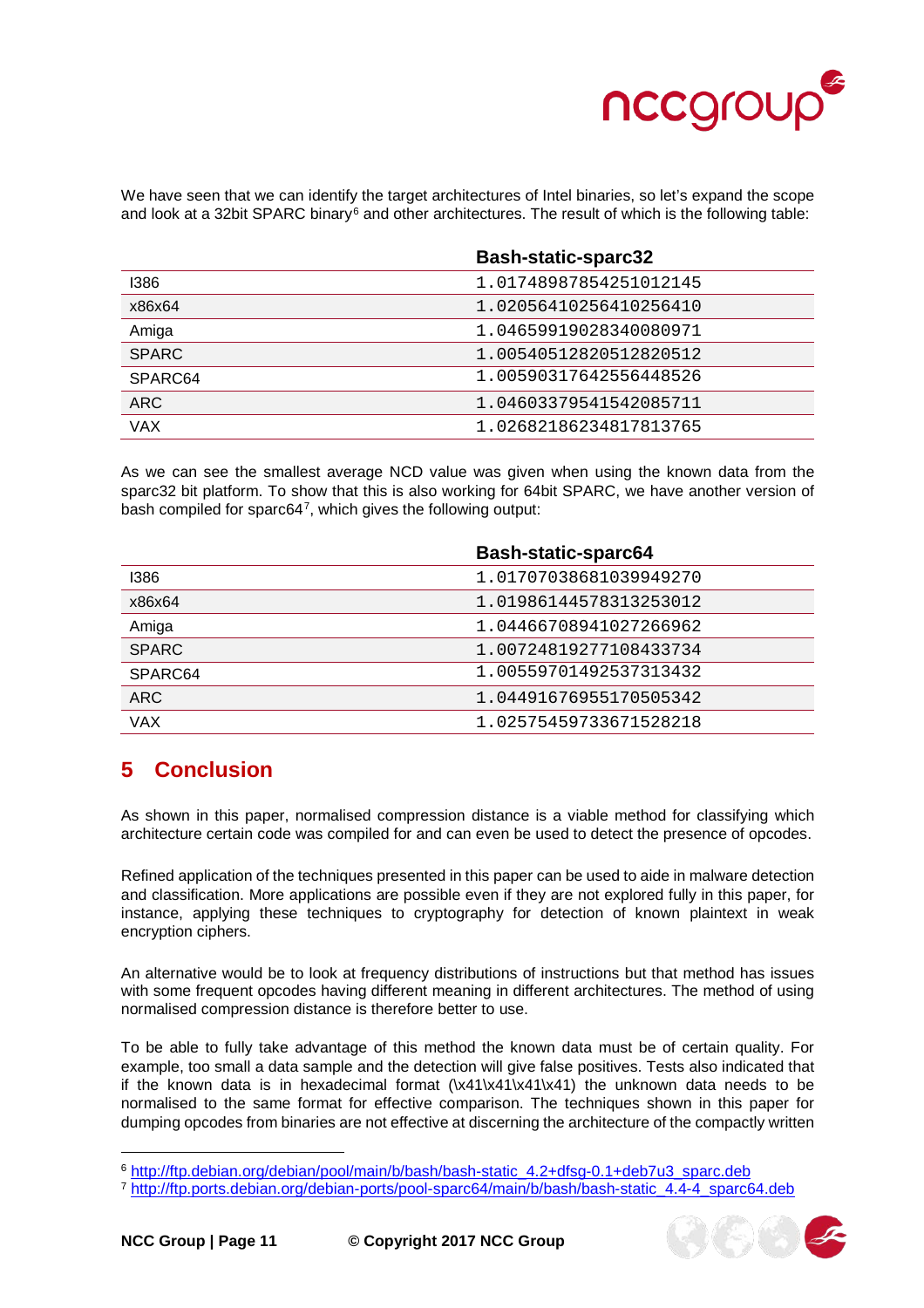

shellcode that is found in some viruses and exploits. Given the right input data such as a large enough sample or samples of shellcode, the same normalised compression distance technique should apply for the detection and classification of shellcode. This is part of our future work and is beyond the scope of this initial paper.

#### <span id="page-11-0"></span>**6 References & further reading**

- The similarity metric Ming Li et al <http://ieeexplore.ieee.org/document/1362909/?tp=&arnumber=1362909>
- The Normalised Compression Distance as a file fragment classifier Stefan Axelsson [https://www.dfrws.org/sites/default/files/session-files/paper](https://www.dfrws.org/sites/default/files/session-files/paper-the_normalized_compression_distance_as_a_file_fragment_classifier.pdf)the normalized compression distance as a file fragment classifier.pdf
- The Normalised Compression Distance as a Distance Measure in Entity Identification Sebastian Klenk, Dennis Thom, Gunther Heidemann [http://www.vis.uni-stuttgart.de/~klenksn/paper/ncd.pdf](http://www.vis.uni-stuttgart.de/%7Eklenksn/paper/ncd.pdf)
- Clustering by compression R. Cilibrasi, P.M.B. Vitanyi [http://ieeexplore.ieee.org/document/1412045/?tp=&arnumber=1412045&url=http:%2F%2Fie](http://ieeexplore.ieee.org/document/1412045/?tp=&arnumber=1412045&url=http:%2F%2Fieeexplore.ieee.org%2Fxpls%2Fabs_all.jsp%3Farnumber%3D1412045) [eexplore.ieee.org%2Fxpls%2Fabs\\_all.jsp%3Farnumber%3D1412045](http://ieeexplore.ieee.org/document/1412045/?tp=&arnumber=1412045&url=http:%2F%2Fieeexplore.ieee.org%2Fxpls%2Fabs_all.jsp%3Farnumber%3D1412045)

### <span id="page-11-1"></span>**7 Acknowledgements**

A big thanks to my colleague Thomas Atkinson for proofreading, good comments and fantastic support as well as Chris Anley for good scientific improvement suggestions.